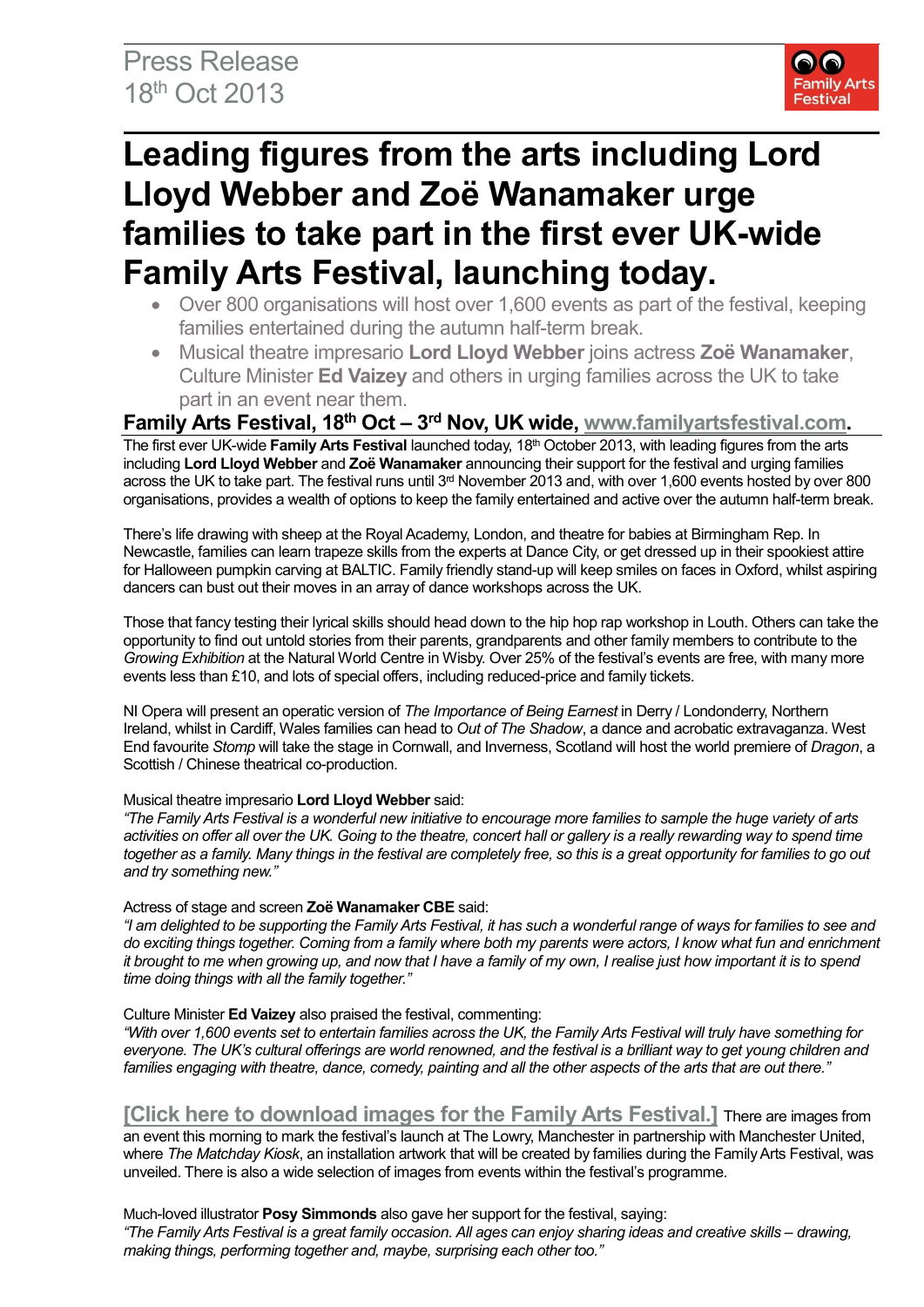Simmonds is also a Patron of The Big Draw, which is presenting hundreds of events across the UK for the festival.

Actress and TV presenter **Cerrie Burnell**, as seen on **Cbeebies,** who is hosting a story-telling event in Manchester for the festival, added:

*"I'm excited to be involved in such a fantastic festival, one that is unique in its family friendly focus, and ambitious in its scope and breadth. The arts can be inspiring at any age and area wonderful thing to share together. I hope that the Family Arts Festival will encourage families of all types to get together and take part in the wealth of events on offer."*

The Family Arts Festival is part of a wider programme, the Family Arts Campaign, which is working to ensure there are more opportunities for families to engage with the arts and to help arts organisations attract more and a wider range of families. Two further main strands of the Campaign are the Family Arts Festival Awards, which will recognise organisations that have produced exceptional family experiences during the festival, and the Family Arts Standards, which, produced in collaboration with the Family and Childcare Trust, have developed a common, recognisable standard for organisations in delivering family friendly programming.

#### **Kathryn McDowell CBE, Family Arts Campaign Chair and Managing Director of the London Symphony Orchestra**, said:

*"It is so important for families to spend quality time together away from the chores and routines of everyday life. The Family Arts Festival provides a fantastic opportunity for all families to get together, finding and sharing interests, creating lasting memories and building stronger relationships with each other along the way."*

## **Althea Efunshile, Deputy Chief Executive, Arts Council England** commented:

*"We recognise and champion the enormous value of beginning to engage with the arts from a young age; children are our artists and audiences of the future. Part of that value is the fun of spending time with family, leaning new things about ourselves and each other, and building a stronger sense of community. The Family Arts Festival is something*  special: it epitomises many of our hopes and goals in our work at Arts Council England, and above all, will give *enormous shared pleasure to both grown-ups and children and bring generations together."*

#### **David Brownlee, Family Arts Campaign Director,** said:

*"As a single dad, when my daughter was growing up we had some of my most memorable times together at arts events. Many arts organisations were wonderfully welcoming, but some didn't take the simple steps that would have greatly improved our visit and let us know clearly what events were appropriate. Our research shows these are still*  issues in 2013, but I hope this Festival and the Campaign more broadly will help all arts organisations focus on giving *more families great experiences."*

The Family Arts Campaign and Family Arts Festival are initiatives of The Association of British Orchestras, The Theatrical Management Association, The Society of London Theatre, The Independent Theatre Council, The Visual Arts & Galleries Association and Dance UK, supported using public funding by the National Lottery through Arts Council England.

## **Visit [www.familyartsfestival.com](http://www.familyartsfestival.com/) for full details of all confirmed events.**



| Supported using public funding by **ARTS COUNCIL** LOTTERY FUNDED | ENGLAND

# **Notes to Editors**

# **Contacts**

## For Further Information / Interviews / Images

## **Cult.Brand**

Emily Airton: 0207 749 6850 [/ emily.airton@cultbrand.co.uk](mailto:emily.airton@cultbrand.co.uk) Nicola Duarte: 0207 749 6850 [/ nicola.duarte@cultbrand.co.uk](mailto:nicola.duarte@cultbrand.co.uk)